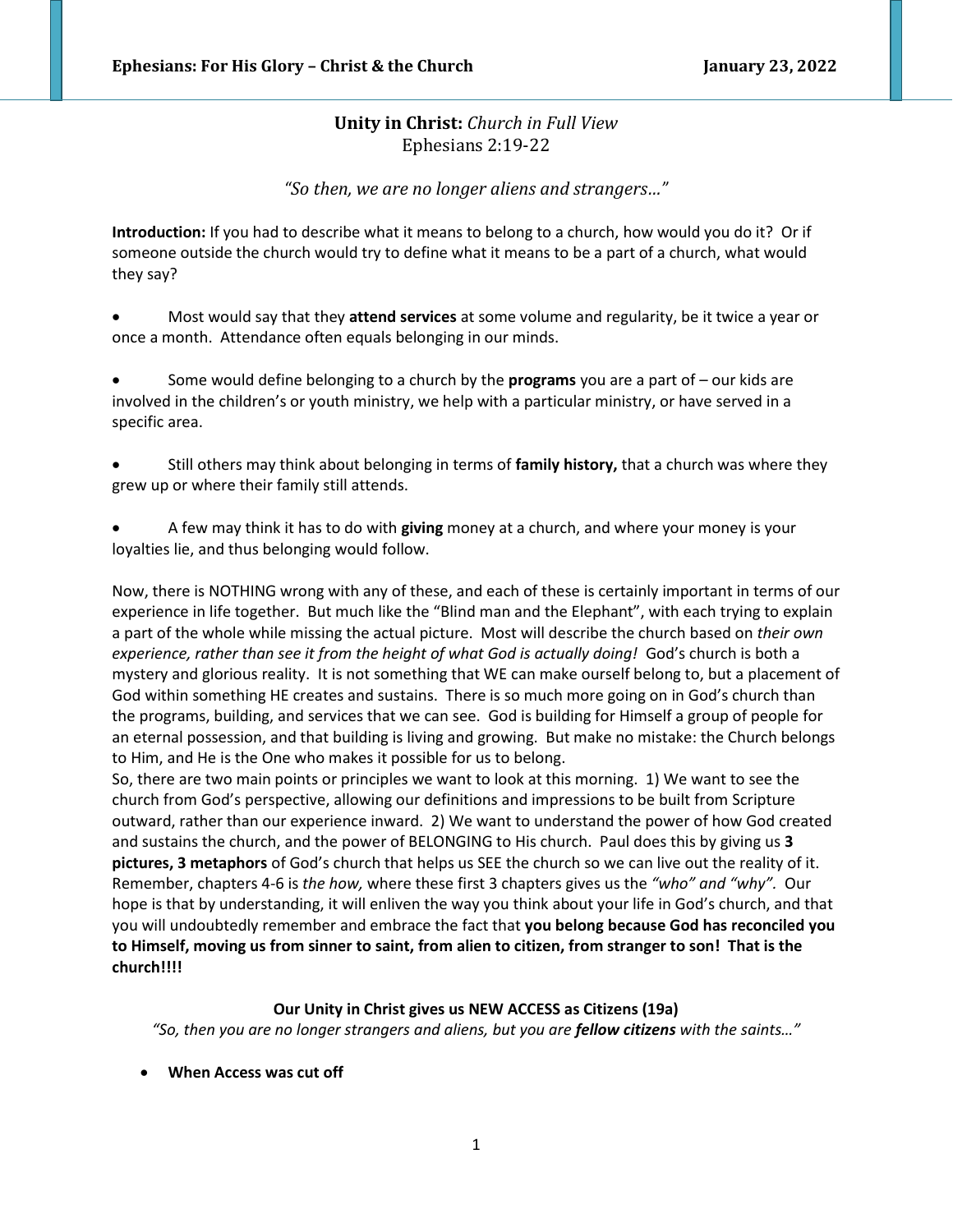Think back at how Paul framed chapter 2 of this letter. It started by explaining a believer's **former condition:** dead because of sin, people defined by disobedience, following the course and influences of this world, and perpetually under God's wrath. Then, in 2:11-12, he explained that our situation was even worse, or at least deeper, than we thought. We non-Jews were FAR away from God, since we were not part of God's chosen people of Israel, had no Messiah, no Temple, no citizenship, no God, and no hope. We were wandering in this world trying to make sense of a puzzle with no picture and where the pieces did not fit together. We were:

**Strangers –** We were like foreigners or tourists traveling in a foreign land by agreement from the visiting nation. We did not belong. We could not. No matter how much we try to NOT be a tourist when we visit another country (no fanny pack, camera pouch, or sunglass strap), we will always be a stranger.

**Aliens –** This would be someone residing in a foreign country but only with a residence visa, not as a full citizen, meaning you will not experience the **privileges of citizenship** of that country.

### *BUT WE ARE NO LONGER THAT WAY when we are reconciled with God and thus part of His church.*

### • **Privileges of Citizenship**

Notice that Paul says we are NOW citizens, fellow citizens with the saints. Perhaps we read that and see it as a minor thing, but this is a monumental, earth-shattering reality.

Being a Roman citizen was everything for someone living in the Roman controlled world at the time. In a culture where there was a huge slave population that made up the vast middle class, citizenship was highly desired. One, like Paul, could be born into it or it could be purchased (see Acts 22:38). Citizenship came with distinct **privileges:** Right to vote, hold office, own property, make contracts, have a lawful marriage, to have your children be born INTO citizenship, to sue and be sued, to defend oneself in court, have a legal trial, and could not be tortured, whipped, or receive a death penalty without a court given guilty verdict. It was this last one that Paul experienced multiple times in his ministry: once while in Philippi, where he was publicly beaten though uncondemned and thrown into prison. This led to local officials to be afraid because they had done this to a Roman citizen (See Acts 16:37-38). It happened again in front of a Roman tribunal where they ordered him to flogged (whipped), with government officials once again filled with fear when they realized he was a citizen by birth (Acts 22:26- 28). This citizenship got him a ticket to Rome as he appealed to Caesar (Acts 25:11; 26:32; 28:19)

But what are the privileges of citizenship in God's church? 1) **We are now fellow citizens WITH THE SAINTS –** This means that we are no longer wandering, no longer alone, but we are united in citizenship with not only Jews and Gentiles, but with all saints who are followers of Jesus having been redeemed by His blood and forgiven through His death. 2) **We have privileged ACCESS –** Foreigners are often shut out of the Embassy, with no hope of protection. As a US citizen, I could go to the US Embassy in the Central African Republic and feel a sense of belonging, rest, and even swimming in their pool! As a citizen of God's church, we are under His guidance and protection, the sphere of covering that we enjoy (and that one who is disciplined out of the church misses out on – 1 Cor. 5:4-5). 3) **We have a new future home and hope –** Philippians 3:20-21, "*But our citizenship is in heaven, and from it we await a Savior, the Lord Jesus Christ, who will transform our lowly body to be like His glorious body, by the power that enables Him even to subject all things to Himself."* Citizenship has implications now and forever. Here is the irony: *we are still aliens and strangers*, but now it is in correlation to THIS WORLD (1 Pet. 2:11). We are now tourists in this world, waiting to go home to be with our Savior. The church, then, is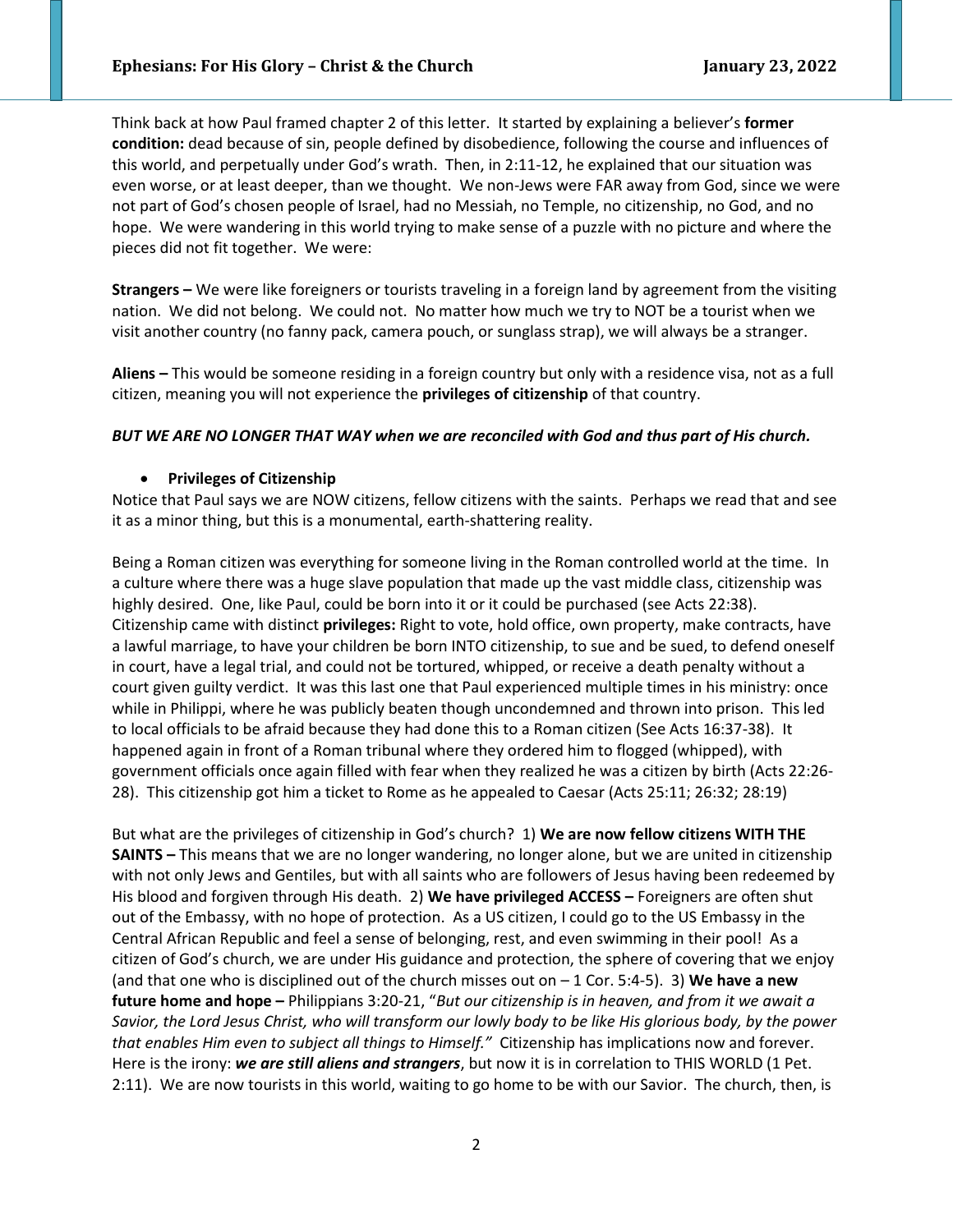a bastion of citizenship, an Embassy of light in the midst of a foreign land, where we bind together in a common mission because we have a common identity because of a our most uncommon Savior!

# **Our Unity in Christ gives us NEW BELONGING as Family (19b)** *"…and members of the household of God."*

### • **Pathway of Belonging –**

Being united and connected to a family can easily be taken for granted from those who've always had it, but for those who have tasted being alone or disconnected, belonging is powerful. Erin and I just watched a documentary of Chris Norton called "7 Yards", telling the story of Chris' life, a paralyzing football injury in college, and his journey in learning to live, take steps, and have a family with his new realities. But he and his wife went further and adopted 4 girls, one of whom was in her later teens and had lived in the foster care system for years. Upon learning that she was fully adopted, young Whitley commented through tears that she had waited her whole life to be a part of a family, to be loved, and to know she belonged.

This is what God has done with us. He took people without hope, who had been homeless, and took them to be His own. We know that God saved us by His grace through the finished work of Christ on the cross, and He paid the purchase price of His blood to buy us out of judgement. This would have been phenomenal in and of itself, but God went beyond that. He did not simply make us slaves, but sons. He brought us into His family. Family **implies intimacy**, an even closer bond than citizenship. This is one of the reasons God presents to us as Father, one who loves and cares for His family the way every good father does.

#### • **Power of Belonging**

There is power to knowing you belong. It helps heal our insecurities, to be a salve when our human fathers or families have let us down, and to remind us that we all have the same access to our Dad. Family also gives us a different kind of **loyalty and commitment** to each other. People are willing to die for friends, but families are committed to each other in every aspect and in every area. We will travel to see them, sacrifice for them, prioritize them over jobs or money, and truly there is very little that we wouldn't do for them.

When you become a follower of Christ, you are automatically, immediately placed into the household of God, through faith, as adopted sons and daughters. We've often told newer people in this church about how you know you belong. It is not by **what you do or where you serve**, anymore than my daughters doing those things in our house MAKES them belong. No, you belong because of who you are in Christ. You belong because we have the same Father. You belong because we are saved by the same grace. You belong because God has chosen to adopt you and make you His own. You belong because you are loved, because you are wanted, and because of God's sovereign grace. **And because you belong**, we serve together, love each other, forgive, reach, pray, and pursue. When you know your position in the family is secure. That's why it's adopted into, not married into. Too many in-laws feel like they can't say certain things because they are not the "original" family members. Security brings motivation and effectiveness. We are ALL adopted in the family through Christ, and are all secure in Him.

#### **Our Unity in Christ gives us NEW GROWTIH as God's Building (20-22)**

*"built on the foundation of the apostles and prophets, Christ Jesus himself being the cornerstone, in whom the whole structure, being joined together, grows into a holy Temple in the Lord. In Him you also are being built together into a dwelling place for God by the Spirit."*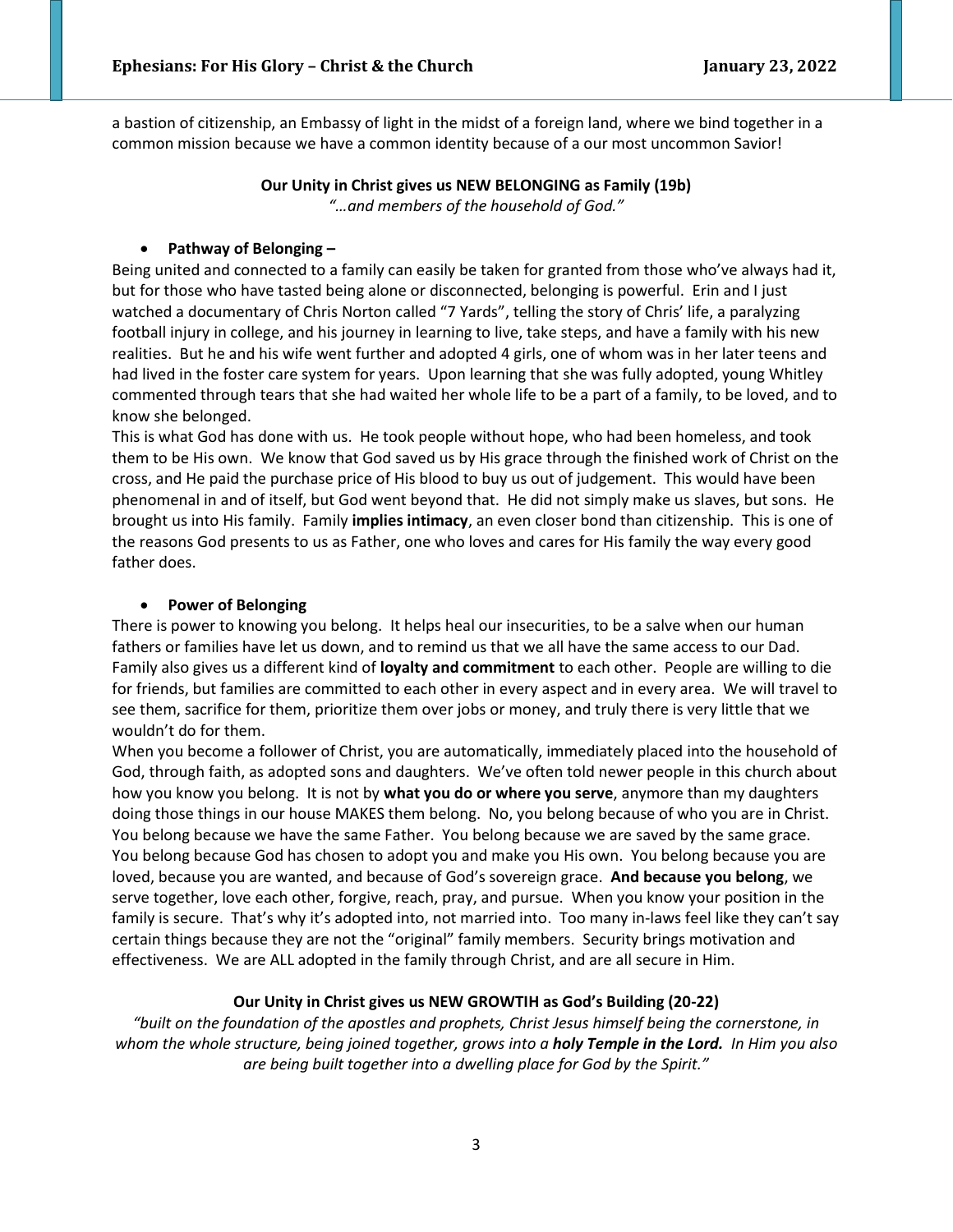# • **Foundation of the Building (20)**

Paul culminates his picture of the church with that of a living and growing building. Note that these metaphors all interconnect and overlap, built on each other. Now, too many equate the church WITH a building, like it exists within 4 walls. Remember, even if this building and property went away, we'd still have a church, it would simply meet differently. No, the metaphor of a building is WHO we are, not where we meet. He began by explaining, like any sound structure, that the foundation and cornerstone are of great importance.

**A Solid Foundation –** Growing up in the Bay Area, we know the importance of a reinforced foundation. In Alameda where I grew up, part of the city is built on landfill, meaning tons of sand pumped in to create new space for homes and buildings. Because of this little issue of earthquakes and shifting sands, many homes will develop deep cracks in their walls, stairways, and foundations themselves. This creates major issues not only visually, but in terms of safety. You could say a building is only as good as the foundation it sits on, and the church is no exception. Before the NT Scriptures were finished, God provided for the church to be built up in the Word. He gave Apostles and prophets, those who were commissioned and equipped by God to speak His oracles. We looked at the role that Apostles played in the church in Ephesians 1:1, but its good to review again:

"*Regarding who and what function they (*Apostles and Prophets) *had, an apostle was an official delegate of Jesus Christ, commissioned for the specific tasks of proclaiming authoritatively the message in oral and written form and establishing and building up churches."<sup>1</sup>*

These gifts to the church functioned to give special or divine revelation to the church so that they would have all things needed to be presented perfect before God (Eph. 4:12; Col. 1:28). But once the canon was completed and closed, meaning we have contained in our Bible the revealed Word that God wanted us to have, there was no longer a need for this type of function. The office of Apostle no longer exists since no man is commissioned directly by Jesus Christ anymore, and the gift is not needed since it was FOUNDATIONAL in its purpose.

**A Perfect Cornerstone –** In modern buildings, cornerstones are more decorative or dedications of buildings, but in ancient building, the cornerstone was the first stone laid, one that determined every other wall, angle, and how the building would face (the Cowboys found out last week that a building that lets the light blind their players is NOT helpful!). One writer said, "The cornerstone is the PRIMARY foundation stone at the angle of structure by which the architect fixes a standard for the bearings of the walls and cross walls throughout." (W. Watkiss Lloyd). In **Isaiah 28:16 it says:**

# *"Behold, I am the one who has laid as a foundation in Zion, a stone, a tested stone, a precious cornerstone of a sure foundation. Whoever believes will not be in haste."*

The picture is clear and powerful. Jesus Christ is the most important Person, the One by which everything else aligns. He is the measuring stick, and everyone else must be in conformity to Him. He sets the direction and makes sure that the church grows into the healthy, living, and active structure it was meant to be. The church, then, has been built on a sure foundation, and is built not apart from it but extending from Christ and His Word. This is why any church that moves away from Christ OR the Word will be on shaky ground and will eventually topple over.

<sup>&</sup>lt;sup>1</sup> Harold Hoehner, Ephesians: An Exegetical Commentary, p. 400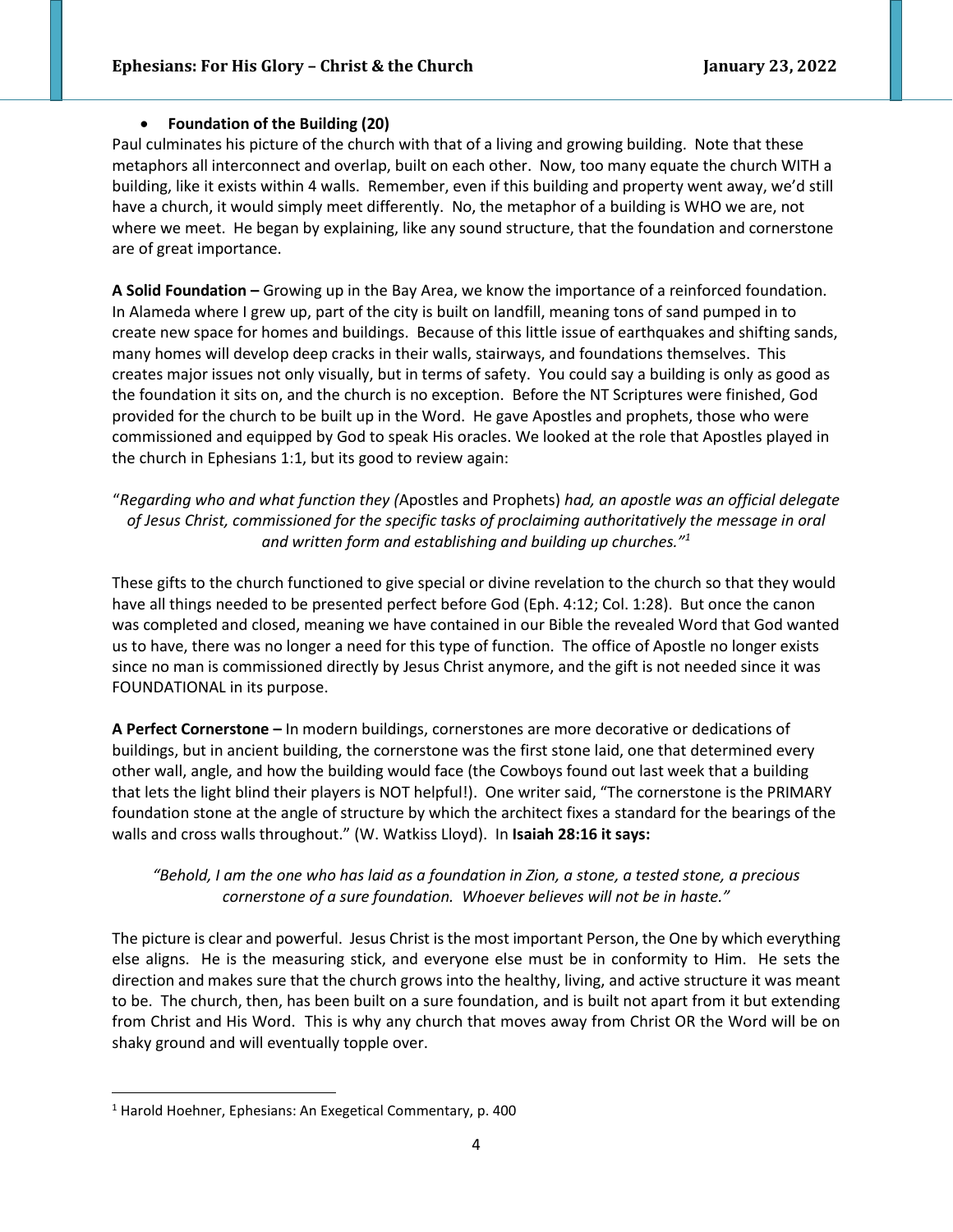### • **Formation of the Building (21a)**

Two things jump out about the formation of the church, God's building.

**It is NOT Finished –** In this context, the word for "building" refers to the 'act of building', and is followed by a participle and main verb that denote an ongoing action of building. This means that the building is not inanimate, but a living and growing organism. Jesus is building His church and the gates of Hell will not prevail against it (Matt. 16:18). He is building His church around the world, calling the nations, and we are not only a part OF it, we get to be an instrument in it. But it is also clear that it is God who is building, not us. We are simply the instruments God has chosen to use.

**The Church is Beautifully Fit Together –** Again, in modern building, mortar or other ways of fixing together may be used, but the picture of the church is that of perfectly hewn stones that fit together intricately, each fitting in a perfect puzzle to display a beautiful picture. It's like the game Jenga, where the tower is built up in a perfect square with the slotting of pieces together. The church is God's masterpiece, where each person was perfectly chosen, gifted, and placed so that the whole would be fit together, with the only nails used belonging to Christ on the cross. This means that you not only **belong, but your gifts and personhood matter in the church and on our mission.** When anyone does not engage or is not willing to be used, the whole suffers. There is no second-class gifting or person. God crafted each of us perfectly, and planned it all before the world began.

# • **Function of the Building (21b-22)**

The picture of the church as a building not only is rooted in our citizenship and belonging to God's household, but has the idea of **GROWTH embedded in it.** 

**Built to Grow –** Not only does the church grow by adding those that God has called, but it must grow in holiness. We know our mission is to make disciples, and we can emphasize, rightly, that this means sharing with those OUTSIDE of the church to come to a saving knowledge of Christ. But we also must teach the same disciples to obey all that Christ commanded. Since we are all indwelt by the Spirit, and our body itself is a Temple of the Holy Spirit (1 Cor. 6:19). We are not our own but are to glorify God in our bodies. The church grows, but that growth will be in obedience and holiness! God is creating for Himself a Temple, and that will be a place of perfection, since He can not be in the presence of sin.

Is that how you view the church? Not just a place to serve or be served, but a place to be proactive in killing our sin, hating our sin, and moving toward righteousness. I'm thankful when I hear that the people of this church are friendly and kind, but the reality we're all just a group of wretched sinners whose lives are messed up but have been washed clean by the death of Christ! We are those that battle our sin and flesh, who often fail, yet continue on TOGETHER to turn from sin, to be renewed in our mind, and to put on Christ. Why? Because of what God is building!

**Built for God to Dwell –** God is dwelling with us now in His Spirit. He enlightens our minds to the truth, convicts us of sin, and guides us. The Spirit is WHO provides true unity, and we only maintain it (Eph. 4:3). God dwells with us now in an unseen way, but there is one day that He will make for Himself a Temple and will dwell with us in Christ: *"Behold, the dwelling place of God is with man. He will dwell*  with them, and they will be His people, and God Himself will be with them as their God." (Rev. 21:3).

**Concluding Thought –** *How would you explain how to belong in the church now?* I hope that we see that we fit as part of God's work in the church, a building that He created, that He grows, and that He fits together. This not only reminds us of our place, as honored and privileged citizens and loved children,